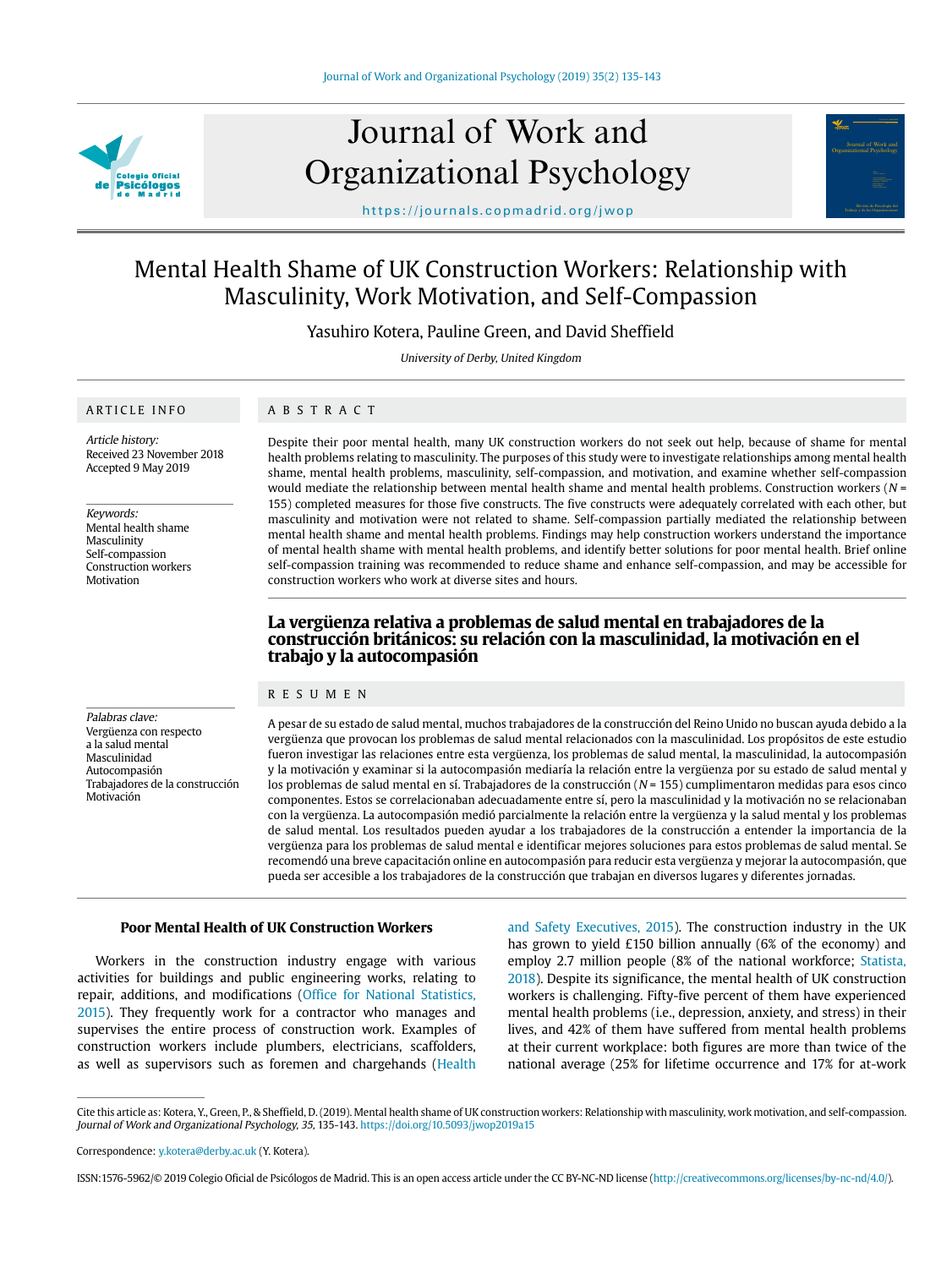occurrence; [Alderson, 2017\)](#page-6-1). Unsurprisingly, the number of suicides is also relatively high in this population. Whilst the deaths due to accidents on site have reduced from 200 to 40 in the past 60 years, the number of suicides, supposedly caused by mental health issues, such as depression, anxiety, and stress, has been static at about 280 per annum ([Sanderson, 2017](#page-7-2)). Male construction workers are four times more likely to commit suicide than the national average [\(Office](#page-7-0)  [for National Statistics, 2017](#page-7-0)). These figures illustrate the seriousness of this problem.

Despite the seriousness of mental health, however, UK construction workers are often reluctant to tell others about their problems or seek out help. The Mind Matters campaign  $(N = 1.139)$ launched in 2017 by Construction News, a major news informer of the industry, reported that 30% of construction workers have taken timeoff from work due to mental health problems, but 60% did not tell their boss that the reason for absence was due to those mental health problems [\(Alderson, 2017\)](#page-6-1). A quarter of the construction workers have considered suicide; 90% of the construction workers who have considered suicide or have known someone who committed suicide, did not ask for support [\(Alderson, 2017](#page-6-1)). Further, the majority reported the reason for not turning to their employer was shame [\(Alderson, 2017](#page-6-1)). Indeed, mental health shame has been reported as a barrier for help-seeking in various populations including university students [\(Gilbert et al., 2007](#page-6-2); [Kotera, Green, & Sheffield, 2019](#page-7-3)) and adult workers [\(Kotera, Adhikari, & Van Gordon, 2018](#page-7-3)), and it has been positively associated with mental health problems [\(Gilbert et](#page-6-2)  [al., 2007](#page-6-2); [Kotera, Adhicari et al., 2018;](#page-7-3) [Kotera et al., 2019](#page-7-3)). Though low self-stigma about mental health was found in male Australian construction workers [\(Milner et al., 2017\)](#page-7-4), no study to date has explored the relationships between mental health problems and mental health shame in UK construction workers. Accordingly, the present study aimed to explore these relationships.

H1a: Mental health shame will be positively associated with mental health problems.

#### **Masculinity and Shame**

The Construction Industry Helpline, a supporting agency for UK construction workers, noted that poor mental health of construction workers and their low help-seeking were due to the masculine culture of this industry [\(Sanderson, 2017\)](#page-7-2). While the definition of masculinity is still debated [\(Clay, 2012](#page-6-3)), commonly it is considered as a set of qualities that are traditionally associated with being male, and is different from the biological sex (i.e., some women and girls have a high level of masculinity; [Ferrante, 2008](#page-6-4)). Though it can differ by culture ([Kimmel & Bridges, 2011](#page-7-5)), masculinity, in general, emphasises toughness, stoicism, acquisitiveness and self-reliance, and is related to shame ([Lomas, 2014\)](#page-7-6). For example, Australian farmers also suffer from poor mental health because of shame ([Alston 2011](#page-6-5); [King, Lane,](#page-7-7)  [MacDougall, & Greenhill, 2009](#page-7-7)): their desire to succeed as farmers fosters their masculinity, which then makes it difficult to ask for help for mental health problems, which may contribute to the high suicide rate in this population ([Bryant & Garnham, 2015](#page-6-6)). Though masculinity is different from biological sex, males and highlypositioned UK hospitality workers had higher levels of shame and mental health problems [\(Kotera, Adhikari, & Van Gordon, 2017](#page-7-3)). Masculinity can prevent people from seeking for help on their mental health problems, as illustrated in the common phrase "boys don't cry", which can exacerbate the clinical outcomes ([Galdas, Cheater, &](#page-6-7)  [Marshall, 2005;](#page-6-7) [Lomas, 2014\)](#page-7-6). Unsurprisingly, men's help-seeking for psychological distress has been reported as substantially lower than women's help-seeking cross-culturally and throughout the lifespan [\(Addis & Mahalik, 2003;](#page-6-8) [Judd, Komiti, & Jackson, 2008;](#page-7-8) [Levant,](#page-7-9)  [Wimer, & Williams, 2011\)](#page-7-9), and lower than men's help-seeking for physical problems [\(O'Brien, Hart, & Hunt, 2007](#page-7-10)). A systematic review of 37 studies of mostly non-clinical participants about masculinity in men's help-seeking supported the contention that there was low help-seeking behaviour among men due to stoicism and self-stigma. Behavioural interventions focusing on men's strengths, providing problem-solving tools for long-term behavioural changes, and reframing help-seeking as a courageous and masculine behaviour were suggested as useful approaches to encourage help-seeking ([Seidler, Dawes, Rice, Oliffe, & Dhillon, 2016](#page-7-11)). However, to date, the relationship between masculinity and shame about mental health has not been explored in UK construction workers, traditionally perceived as a male occupational group ([Francis, 2017](#page-6-9)).

H1b: Mental health shame will be positively associated with masculinity.

#### **Work Motivation**

Work motivation refers to the psychological factors that prompt workers to attend to work-related activities [\(Pinder, 1998](#page-7-12)). Work motivation has been researched in depth by organisational researchers because a highly motivated workforce is a key asset to organisations [\(Kanfer, Chen, & Pritchard, 2008\)](#page-7-13). Similarly, low levels of occupational health and motivation are detrimental to organisations and cost £6 billion per year to the UK economy, amounting to 0.4% of UK GDP in 2012 ([Centre for Economics and](#page-6-10) [Business Research, 2013\)](#page-6-10). Work motivation was related with mental health shame in hospitality workers ([Kotera, Adhicari et al., 2018\)](#page-7-3) and business students ([Kotera, Conway, & Van Gordon, 2018](#page-7-3)). Extrinsic motivation (a type of motivation that is driven by external rewards such as money and fame) was more strongly related to mental health problems and mental health shame than intrinsic motivation (a type of motivation that is derived from inherent pleasure in doing what one is passionate about; [Kotera, Adhicari et al., 2018](#page-7-3); [Kotera, Conway](#page-7-3) [et al., 2018](#page-7-3)).

One of the most established theories about work motivation is Self-Determination Theory (SDT), asserting that human beings have a natural tendency to integrate their psychic energy into a sense of self and larger social structures [\(Deci & Ryan, 1985](#page-6-11)). SDT categorises work motivation into three types: intrinsic motivation occurs when you do an activity for inherent joy and satisfaction, extrinsic motivation occurs when you do an activity for an external incentive such as money and/or status, and amotivation occurs when you lack intention to act or act passively. Extrinsic motivation can be further categorised into four subtypes: external regulation (i.e., engaging in work only to receive a reward), introjected regulation (i.e., work motivation based on self-worth contingencies, such as colleagues' reputation), identified regulation (i.e., acknowledging the importance of work), and integrated regulation (i.e., the value of the work activity is integrated into an employee's sense of self, such as 'I work because I am a construction worker'). Expectancy Theory [\(Vroom, 1964](#page-7-14)) attributes the different types of motivation to the locus of control: intrinsic motivation is based on an individual's autonomous decision, while extrinsic motivation is based on an incentive, which can be manipulated by the organisation, and behaviours will cease as the incentive ceases [\(Mathibe, 2008\)](#page-7-15). Each type of motivation is related to different outcomes.

Intrinsic motivation is associated with positive organisational outcomes [\(Gagne & Forest, 2011](#page-6-12)), such as active information gathering [\(Koestner & Losier, 2002\)](#page-7-16), goal achievement ([Sheldon &](#page-7-17) [Elliot, 1999\)](#page-7-17), increased work performance [\(Baard, Deci, & Ryan,](#page-6-13) [2004;](#page-6-13) [Miller, 2002](#page-7-4)), well-being ([Ilardi, Leone, Kasser, & Ryan, 1993](#page-7-18)), job and life satisfaction ([Locke & Latham, 2004](#page-7-19)), and prosocial behaviour [\(Gagne, 2003](#page-6-12)). At an interpersonal level, intrinsic motivation is related to better perceptions from subordinates (e.g., feeling safer and more supported), and job satisfactions including personal autonomy, job security, and work atmosphere [\(Deci,](#page-6-11)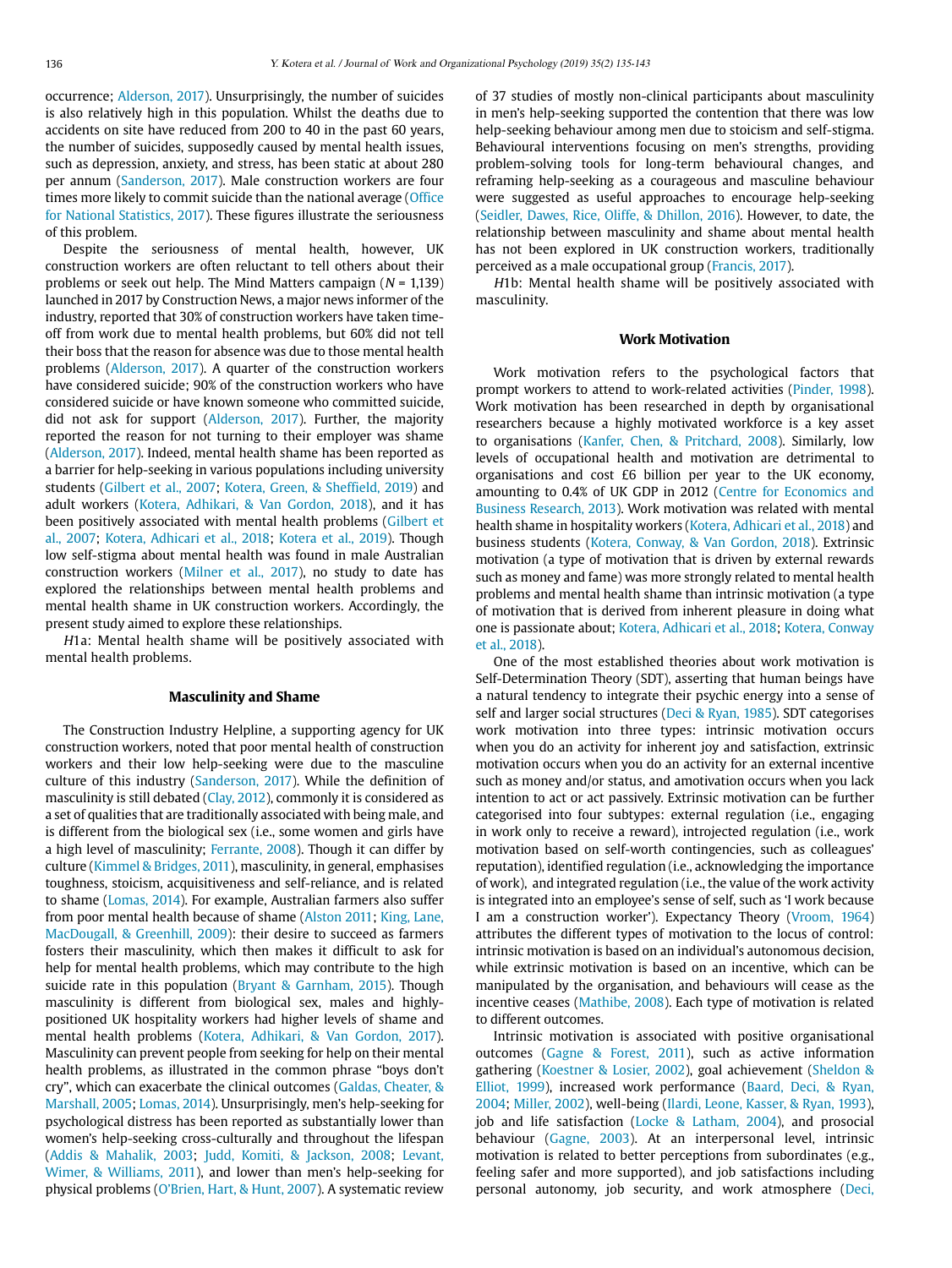[Connell, & Ryan, 1989;](#page-6-11) [Zuckerman, Porac, Lathin, & Deci, 1978\)](#page-8-0). On the other hand, extrinsic motivation and amotivation are related to negative outcomes ([Vallerand & Ratelle, 2002\)](#page-7-20), such as emotional exhaustion, physical and mental health problems (Houkes, Jassen, de Jonge, & Bakker, 2003), depression [\(Blais, Lachance, Vallerand,](#page-6-14)  [Brière, & Riddle, 1993\)](#page-6-14), turnover intentions [\(Quast & Kleinbeck,](#page-7-21)  [1990](#page-7-21)), unstable goal striving [\(Koestner, Losier, Vallerand, & Carducci,](#page-7-16)  [1996](#page-7-16)), susceptibility to persuasion ([Koestner & Losier, 2002\)](#page-7-16), and compromised performance due to low concentration and memory [\(Vallerand, 1997\)](#page-7-20). Unsurprisingly, compared to extrinsic motivation and amotivation, intrinsic motivation is three times more strongly related to work engagement ([Cho & Perry, 2012\)](#page-6-15) – a positive affective-cognitive state of mind characterised by vigour, dedication, and absorption [\(Schaufeli, Salanova, González-Romá, &](#page-7-22)  [Bakker, 2002](#page-7-22)). The cost of low work engagement is estimated to be about \$370 billion annually in America, equating to 2% of GDP (\$16 trillion; [Gallup, 2013\)](file:Gallup%2C%202013). Intrinsic motivation can be augmented by an autonomy-supportive work climate ([Gagne & Deci, 2005](#page-6-12)), which can satisfy the three psychological needs of competence, autonomy, and relatedness [\(Ryan & Deci, 2000](#page-7-23)). A recent study identified that extrinsic motivation was more strongly positively related with mental health problems and mental health shame than intrinsic motivation among UK hospitality workers ([Kotera, Adhicari et al.,](#page-7-3)  [2018\)](#page-7-3); therefore, we hypothesised:

H1c: Motivation will be positively associated with mental health problems (extrinsic motivation > intrinsic motivation).

H1d: Motivation will be positively associated with mental health shame (extrinsic motivation > intrinsic motivation).

#### **Self-Compassion**

Compassion has been reported to be particularly important to mental health [\(Chu, 2017;](#page-6-16) [Sommers-Spijkerman, Trompetter,](#page-7-24)  [Schreurs, & Bohlmeijer, 2018\)](#page-7-24), and self-compassion is also related to lower levels of mental health problems (H1e), mental health shame ( $H1f$ ), and more intrinsic motivation ( $H1g$ ) in UK hospitality workers ([Kotera, Adhicari et al., 2018](#page-7-3)) and Belgium students ([Raes,](#page-7-25)  [2011\)](#page-7-25). Self-compassion is the self-directed version of compassion, and entails being kind to oneself during times of suffering, aiming to ease one's suffering (Neff, 2003). A substantial amount of recent research reported that good mental health is positively associated with self-compassion, and that strong self-compassion may reduce the risk of mental health problems ([Barnard & Curry, 2011](#page-6-17); [Ehret,](#page-6-18)  [Joormann, & Berking, 2015](#page-6-18); [Hofmann, Sawyer, Fang, & Asnaani,](#page-7-26)  [2012](#page-7-26); [MacBeth & Gumley, 2012;](#page-7-27) [Muris, Meesters, Pierik, & de Kock,](#page-7-28)  [2016](#page-7-28)). Compassion-based psychotherapeutic interventions reduced mental health problems and shame (Braehler et al., [2013;](#page-6-19) [Gilbert](#page-6-2)  [& Procter, 2006](#page-6-2); [Kelly, Zuroff, & Shapira, 2009\)](#page-7-29). Self-compassion mediated the relationship between shame and depression in an adult clinical population [\(Zhang et al., 2018\)](#page-7-30), and self-reassurance (a similar construct to self-compassion) mediated the relationship between mental health shame and mental health problems in workers [\(Kotera, Gilbert, Asano, Ishimura, & Sheffield, 2018](#page-7-3)). In these mediation relationships, shame negatively predicted selfcompassion/self-reassurance, which negatively predicted mental health problems (H2). Despite these significant relationships between motivation, self-compassion, mental health problems and mental health shame, to date, no study explored these relationships in UK construction workers.

H1e: Self-compassion will be negatively associated with mental health problems.

H1f: Self-compassion will be negatively associated with mental health shame.

H1g: Self-compassion will be positively associated with intrinsic motivation.

H2: Self-compassion will mediate the relationship between mental health shame and mental health problems: Mental Health Shame  $\rightarrow$  (negative) Self-Compassion  $\rightarrow$  (negative) Mental Health Problems.

#### **Aims and Hypotheses**

In this study, therefore, we aimed to investigate relationships between mental health shame, mental health problems, masculinity, motivation, and self-compassion in UK construction workers (H1). In addition, path analysis is used to elucidate the mechanism of how their self-compassion impacts on mental health shame and problems (H2). Findings based on testing these hypotheses would help to identify potential shame-based approaches for alleviating poor mental health of UK construction workers.

#### **Method**

#### **Participants**

The participating UK construction company was engaged in roadway (rock, sand, gravel, and cement), managing about 300 sites in the country, and 3,500 employees. About 1,000 workers were notified of this study from their managers or announcements. Eligible participants were 18 years old or older and had more than one year of work experience in this field. One hundred and sixty full-time workers agreed to participate, and 155 (138 male and 17 female; RNG<sub>300</sub> = 21-67,  $M_{\text{gas}}$  = 40.28,  $SD_{\text{gas}}$  = 11.05 years) completed self-report measures about mental health shame, mental health problems, masculinity, motivation, and self-compassion, satisfying the required sample size ( $n = 114$ ; Faul, Erdfelder, Buchner, & Lang, [2009](#page-6-20)). They had 15.44 years of work experience in construction on average ( $SD = 11.06$  years), and their reported average weekly working hour was 49.35 hours ( $SD = 9.55$  hours). For their workplace, 50% of them worked in transient workplaces (i.e., sitebased), 39% worked at office, and the remaining 11% worked at other places such as highways. Thirty-four percent of them worked routinely in the day with some irregular night shifts, 26% worked during the day time only, 18% worked mixture of day and night times, 12% worked only at night, and the remaining 10% worked routinely at night with irregular day time working. Thirty-five percent of them were managers, 23% were foremen/supervisors, 20% were operatives/workers, 12% were technical professionals, the remaining 10% included directors, health and safety, trainees, and administrative staff. Fifteen percent of them had some sort of mental health training and 14% of them had previously received mental health support.

#### **Instruments**

**Mental health shame** was measured using the Attitudes Towards Mental Health Problems (ATMHP), a 35-item on a four-point Likert scale (from  $0 = do$  not agree at all to  $3 = completely$  agree; a higher score indicates stronger shame). This scale consists of four sections: (i) community and family attitudes consider their perception of how their community and family perceive mental health problems, (ii) external shame assesses their perception of how their community and family would perceive them if they had a mental health problem, respectively, (iii) internal shame relates to how they perceive themselves if they had a mental health problem, and (iv) reflected shame evaluates how their family would be perceived if they had a mental health problem (family-reflected shame), and fears of reflected shame on themselves, associated with a close relative having a mental health problem (self-reflected shame). All of the subscales had good internal consistency ( $\alpha$  = .85-.97; [Gilbert et al., 2007\)](#page-6-2).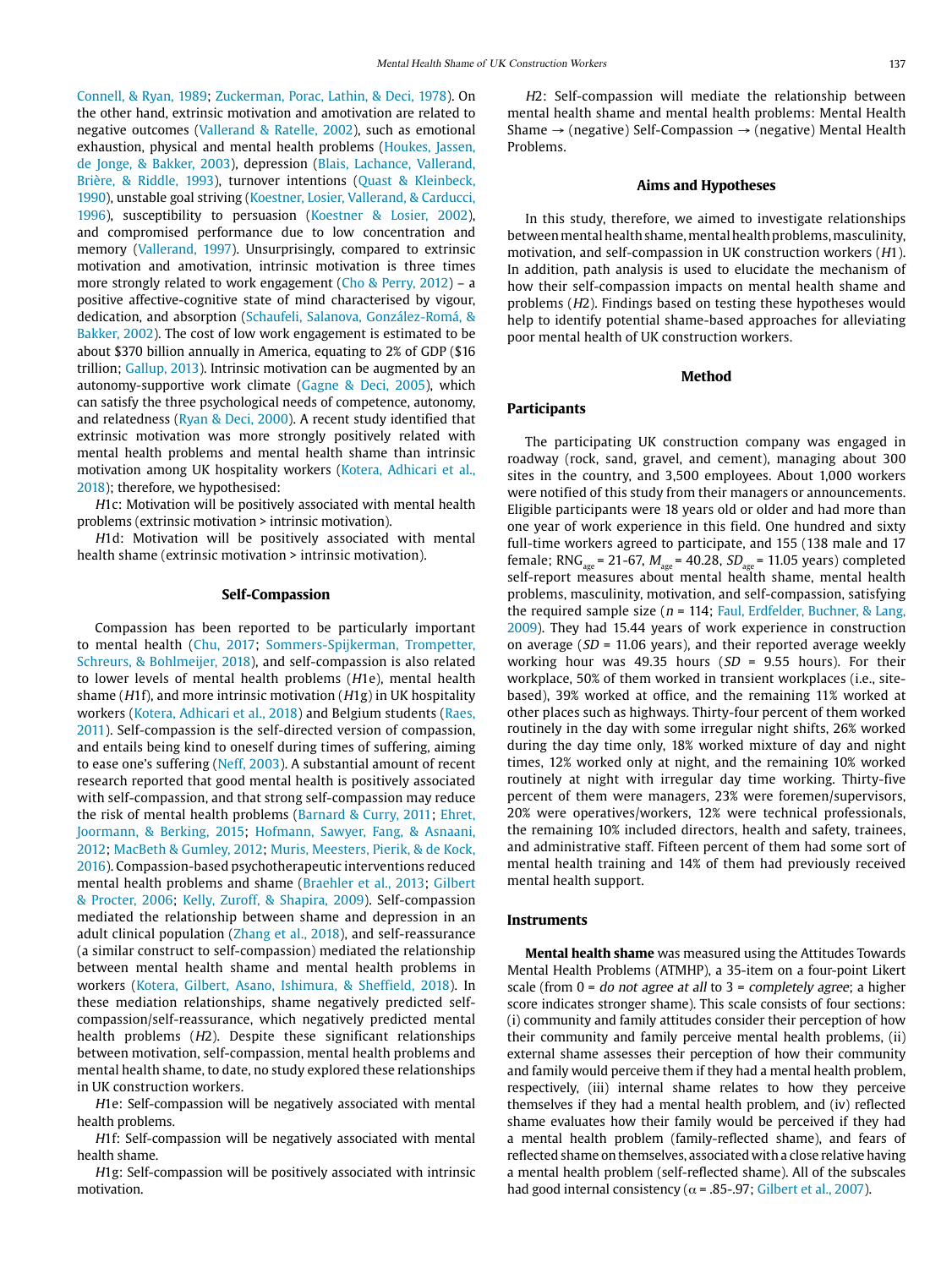<span id="page-3-0"></span>**Table 1.** Descriptive Statistics: Attitudes Towards Mental Health Problems (Mental Health Shame), Depression Anxiety Stress Scale 21 (Mental Health Problems), Masculinity Behavior Scale (Masculinity), Self-Compassion Scale (Self-Compassion), and Work Extrinsic and Intrinsic Motivation Scale (Work Motivation) in UK Construction Workers ( $N = 155$ )

| Scale (Construct)                                                  | Subscale (Range)                   | $\overline{M}$ | <b>SD</b> | <b>Skewness</b> | Kurtosis | $\alpha$ | % over midpoint |
|--------------------------------------------------------------------|------------------------------------|----------------|-----------|-----------------|----------|----------|-----------------|
| Attitudes towards Mental Health problems                           | Negative attitudes (0-24)          | 5.35           | 4.50      | 1.13            | 1.40     | .89      | 8.39            |
|                                                                    | External shame (0-30)              | 6.30           | 5.59      | 0.81            | $-0.04$  | .94      | 7.10            |
| (Mental Health Shame)                                              | Internal shame (0-15)              | 6.45           | 4.22      | 0.43            | $-0.53$  | .94      | 36.13           |
|                                                                    | Reflected shame (0-36)             | 7.68           | 7.10      | 1.18            | 1.23     | .92      | 7.74            |
| Depression Anxiety Stress Scale 21 (Mental<br>Health problems)     | Mental Health problems<br>$(0-42)$ | 29.32          | 22.14     | 1.49            | 2.03     | .96      |                 |
| Masculinity Behavior Scale (Masculinity)                           | Masculinity (-10-10)               | 5.17           | 14.10     | 0.04            | $-0.43$  | .89      |                 |
| Self-Compassion Scale (Self-Compassion)                            | Self-compassion (1-5)              | 3.08           | 0.68      | $-0.50$         | 1.57     | .87      |                 |
| Work Extrinsic and Intrinsic Motivation<br>Scale (Work motivation) | Intrinsic motivation (1-7)         | 4.57           | 1.56      | $-0.36$         | $-0.71$  | .73      |                 |
|                                                                    | Extrinsic motivation (1-7)         | 4.28           | 1.40      | $-0.20$         | $-0.54$  | .93      |                 |
|                                                                    | Amotivation (1-7)                  | 2.17           | 1.28      | 0.46            | $-0.28$  | .74      |                 |

**Level of their mental health problems** was evaluated using the Depression Anxiety and Stress Scale (DASS21), 21-item on four-point Likert scale (from  $0 = did not apply to me at all to  $3 = applied to me$$ very much or most of the time). DASS21 is a short-form version of the DASS42 ([Lovibond & Lovibond, 1995](#page-7-31)) consisting of three seven-item subscales: depression (e.g., 'I felt that I had nothing to look forward to'), anxiety (e.g., 'I felt I was close to panic'), and stress (e.g., 'I found it difficult to relax'), measuring the level of mental health problems in total [\(Lovibond & Lovibond, 1995\)](#page-7-31). DASS21 had good reliability  $(\alpha = .87, .94;$  [Antony, Bieling, Cox, Enns, & Swinson, 1998\)](#page-6-21).

**Masculine Behavior Scale (MBS)** is a 20-item self-report instrument measuring the degree of one's engagement with masculine behaviours (e.g., 'I spend a great deal of my time pursuing a highly successful career'; [Snell, 1989\)](#page-7-32). Each item is rated on a five-point Likert scale (from  $+2$  = agree to  $-2$  = disagree). The four components of masculinity demonstrated meaningful correlations with one another (inhibited affection and restrictive emotionality, and success dedication and exaggerated self-reliance), and the criteria validity was confirmed with a relevant scale. This scale has adequate internal consistency ( $\alpha$  = .84; [Snell, 1989](#page-7-32)).

**Work Extrinsic and Intrinsic Motivation Scale** (WEIMS) entails 18 items measuring levels of different types of work motivation, following SDT [\(Tremblay, Blanchard, Taylor, Pelletier, & Villeneuve,](#page-7-33)  [2009\)](#page-7-33). Three items are allocated to six types of motivation: amotivation, external regulation, introjected regulation, identified regulation, integrated regulation, and intrinsic motivation. Each item is responded on a seven-point Likert scale (from 1=does not correspond at all to  $7$ = corresponds exactly). The six subscales of WEIMS demonstrated meaningful correlations with one another and were correlated with relevant scales. All of the subscales have adequate internal consistency ( $\alpha$  = .70-.83; [Tremblay et al. 2009](#page-7-33)), with the exception of identified regulation ( $\alpha$  = .67) and amotivation ( $\alpha$  = .64). Though Cronbach's alphas of these two subscales were low in the original validation paper [\(Tremblay et al. 2009\)](#page-7-33), in our sample none of the subscales had Cronbach's alpha lower than .70, therefore deemed to be acceptable (see [Table 1](#page-3-0)). For the purpose of this study, the mean score of external regulation, introjected regulation, identified regulation, and integrated regulation was used to calculate extrinsic motivation [\(Tremblay et al., 2009](#page-7-33)).

**Self-Compassion Scale** (SCS) comprises 26 five-point Likert scale items (1 = almost never to 5 = almost always; e.g., 'I try to be understanding and patient towards those aspects of my personality I don't like'), measuring the level of one's self-compassion (Neff, 2003). SCS has high internal consistency ( $\alpha$  = .92; Neff, 2003).

#### **Procedure**

Managers at a construction company in the UK had an introduction meeting with the researchers in order to understand the purposes and procedure of the study. They then distributed the study information and consent to their team members. After consenting to participate to the study, the participants were sent links to the online scales. Once they had completed all questions, a debrief was sent to them, which included information about available mental health support. Ethics approval was obtained from the University Research Ethics Committee.

A cross-sectional design was employed. First, the collected data were screened for outliers, and the ratios of construction workers who scored over the midpoint in each ATMHP subscale were identified. Second, the data were screened for the assumptions of parametric tests. Third, in order to achieve the second aim of investigating relationships between mental health shame, mental health problems, masculinity, motivation, and self-compassion, correlations were completed (H1). Fourth, path analysis was used in order to examine whether self-compassion would mediate the relationship mental health shame and problems (H2). The correlation analyses were conducted using IBM SPSS 24. The Process macro 3 for SPSS ([Hayes, 2017](#page-6-22)) was used for path analysis, with 5,000 bootstrapping re-samples and bias-corrected 95% confidence intervals (CIs) for indirect effects.

#### **Results**

#### **Descriptive Statistics**

One score in family attitudes, six scores in family external shame, two scores in depression, and five scores in anxiety were identified as outliers using the outlier labelling rule ([Hoaglin & Iglewicz, 1987](#page-7-34)), and so were winsorised ([Tukey, 1962\)](#page-7-35). Skewness values (0.04 to 1.18), and Kurtosis values (-0.04 to -2.03) were of no concern. Internal consistencies for all of the scales and subscales were high ( $\alpha \geq 73$ ). [Table 1](#page-3-0) summarises the descriptive statistics.

The rates of construction workers who scored above the midpoint in each type of mental health shame were low: 8.39% for negative attitudes, 7.10% for external shame, 36.13% for internal shame, and 7.74% for reflected shame. The mean score of mental health problems (29.32) was in the 'normal' level, yet close to the 'mild' level (30; [Lovibond & Lovibond, 1995\)](#page-7-31). Though comparable data available were limited, the mean score of the masculinity (5.17 of -10 to 10) was significantly higher than 394 American psychology students (290 females and 104 males;  $M = -.85$ ,  $SD = 4.86$ ,  $p < .0001$ ; [Snell, 1989](#page-7-32)), and not significantly different from 69 American male veterans (M  $= 8.33, SD = 10.86, p = .10;$  [Garcia, Finley, Lorber, & Jakupcak, 2011](#page-6-23)) through t-tests. The mean score of self-compassion (3.08 of 1-5) was not significantly different from 328 individuals (181 females and 147 males;  $M_{\rm age}$ = 57, S $D_{\rm age}$ = 15.2 years) in the general public (M = 3.07, SD  $=$ . 63,  $p$  = .87; [López, Sanderman, Ranchor, & Schroevers, 2018](#page-7-36)). The mean scores of intrinsic (4.57 of 1-7, SD = 1.56), extrinsic motivation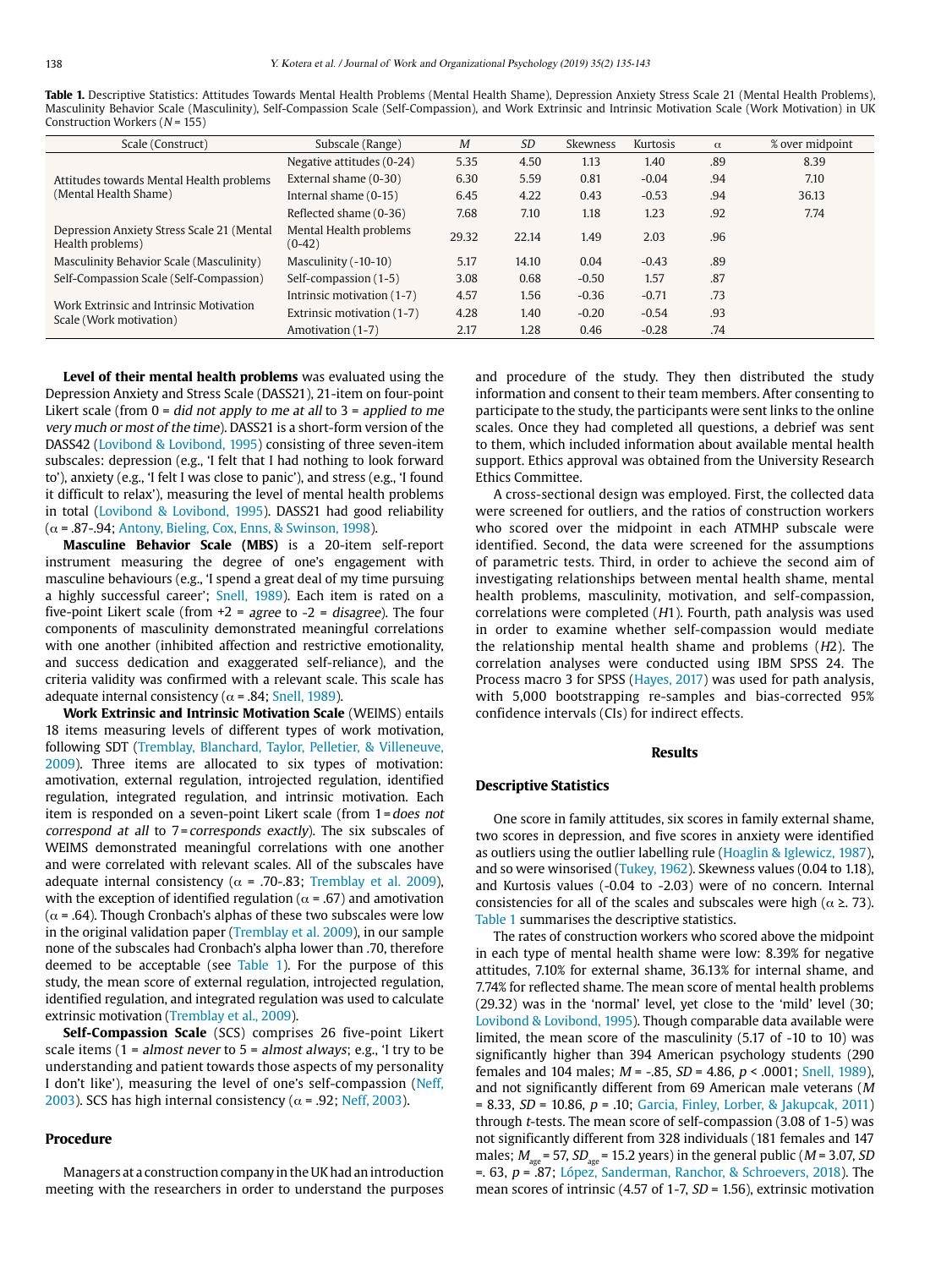<span id="page-4-0"></span>Table 2. One-way MANOVA: Difference in the Mean Mental Health Shame, Mental Health Problems, Masculinity, Self-compassion, and Motivation Scores between Different Roles

|                                     | Mental Health<br>Mental Health<br>problems<br>shame |           |      | Masculinity |      | Self-compassion |      | Intrinsic<br>motivation <sup>*</sup> |              | Extrinsic<br>motivation* |                   | Amotivation |      |           |
|-------------------------------------|-----------------------------------------------------|-----------|------|-------------|------|-----------------|------|--------------------------------------|--------------|--------------------------|-------------------|-------------|------|-----------|
|                                     | M                                                   | <i>SD</i> | M    | <i>SD</i>   | M    | SD              | M    | SD                                   | M            | SD                       | M                 | <i>SD</i>   | M    | <i>SD</i> |
| Operator/Worker ( $n = 31$ )        | 4.83                                                | 2.38      | 5.65 | 2.13        | 6.02 | 1.13            | 1.73 | 0.12                                 | 2.0712       | 0.75                     | $2.03^{1,2}$      | 0.73        | 2.80 | 0.64      |
| Foreman/Supervisor ( $n = 35$ )     | 4.82                                                | 1.98      | 4.77 | 1.78        | 5.45 | 1.40            | 1.70 | 0.21                                 | $2.38^{3}$   | 0.93                     | 2.35              | 0.86        | 2.89 | 0.79      |
| Manager ( $n = 55$ )                | 4.61                                                | 1.52      | 4.71 | 1.52        | 6.01 | 1.19            | 1.74 | 0.15                                 | 2.951,3      | 0.73                     | 2.69 <sup>1</sup> | 0.67        | 2.66 | 0.60      |
| Technical professional ( $n = 19$ ) | 5.20                                                | 1.52      | 5.43 | 1.98        | 5.81 | 1.17            | 1.62 | 0.25                                 | $3.07^{2,3}$ | 0.63                     | 2.782             | 0.35        | 2.94 | 0.82      |
| Administrative support ( $n = 5$ )  | 4.45                                                | 2.12      | 5.37 | 2.53        | 4.83 | 2.32            | 1.66 | 0.12                                 | 2.12         | 0.77                     | 1.82              | 0.55        | 2.34 | 0.64      |
| Other $(n = 10)$                    | 4.44                                                | 1.60      | 5.52 | 2.73        | 5.54 | 1.09            | 1.65 | 0.21                                 | 2.61         | 0.89                     | 2.09              | 0.60        | 2.75 | 0.60      |

Note. \*Significant differences among the groups ( $p < .001$ ). Same superscripts indicate a significant difference between the two groups on that measure ( $p < .05$ ).

(4.28 of 1-7,  $SD = 1.40$ ), and amotivation (2.17 of 1-7,  $SD = 1.28$ ) were significantly lower than 103 hospitality workers (56 females and 47 males;  $M_{\text{age}}$  = 28.2,  $SD_{\text{age}}$  = 8.6 years; intrinsic  $M$  = 5.79,  $SD$  = 95,  $p \lt 0.0001$ ; extrinsic  $M = 5.70$ ,  $SD = 0.99$ ,  $p \lt 0.0001$ ; amotivation M = 5.25, SD =1.82 , p < .0001; [Kotera, Adhicari et al., 2018\)](#page-7-3).

Further, a one-way multivariate analysis of variance (MANOVA) was conducted to appraise whether there were differences in mental health shame, mental health problems, masculinity, self-compassion, and motivation between different job roles ([Table 2](#page-4-0)).

There was a multivariate effect ( $p < .001$ ); univariate analyses revealed there were only differences in intrinsic and extrinsic motivation. Managers and technical professionals had higher intrinsic motivation than operators/workers and foremen/supervisors, based on t-tests. Also, managers and technical professionals had higher extrinsic motivation than operators/workers.

# **Relationships between Mental Health Shame, Problems, Masculinity, Motivation, and Self-Compassion (H1)**

The subscales of ATMHP were summed to calculate the 'mental health shame' score [\(Gilbert et al., 2007](#page-6-2)). The mental health shame score was not normally distributed (Shapiro-Wilk's test,  $p < .05$ ), thus all the variables were square-root-transformed to satisfy the assumption of normality ([Field, 2018\)](#page-6-24).

Mental health shame was positively associated with mental health problems (H1a), while mental health shame was not associated with masculinity (H1b). Amotivation was positively associated with mental health problems (H1c), though none of the three types of motivation was related to mental health shame (H1d). Self-compassion was negatively associated with mental health problems (H1e), shame (H1f), and amotivation (H1g). H1 was accepted in the main [\(Table 3](#page-4-1)). Previous treatment experience was associated with higher mental health problems and lower selfcompassion.

# **Self-Compassion as a Mediator between Mental Health Shame and Problems (H2)**

Finally, path analysis was conducted, using model 4 in the Process macro (parallel mediation model; [Hayes, 2012](#page-6-22)), in order to examine whether self-compassion (mediator variable) mediated the relationship between mental health shame (predictor variable) and mental health problems (outcome variable).



<span id="page-4-2"></span>**Figure 1.** Parallel Mediation Model: Mental Health Shame as a Predictor of Mental Health Problems, Mediated by Self-compassion.

The confidence interval for the indirect effect is a BCa bootstrapped CI based on 5,000 samples. Direct effect (total effect). Values attached to arrows are coefficients indicating impacts.

 $\dot{p}$  < .05,  $\ddot{p}$  < .01,  $\dddot{p}$  < .001,  $\dddot{p}$  < .0001.

There was a significant indirect effect of mental health shame on mental health problems through self-compassion,  $b = 0.10$ , BCa CI [.04, .18], which explained 15% of the variance in mental health problems, and accounted for 33% of the total effect, indicating a

<span id="page-4-1"></span>Table 3. Correlations among Mental Health Shame, Mental Health Problems, Masculinity, Self-compassion, and Work Motivation in UK Construction Workers (N = 155)

|                                                 |                          |          | 3              | 4                        | 5                        | 6                        |                          | 8      | 9                        | 10                       | 11 |
|-------------------------------------------------|--------------------------|----------|----------------|--------------------------|--------------------------|--------------------------|--------------------------|--------|--------------------------|--------------------------|----|
| 1. Gender ( $0 =$ female, $1 =$ male)           | $\overline{\phantom{0}}$ |          |                |                          |                          |                          |                          |        |                          |                          |    |
| 2. Age                                          | .07                      | -        |                |                          |                          |                          |                          |        |                          |                          |    |
| 3. Mental Health shame                          | .02                      | .03      | $\overline{a}$ |                          |                          |                          |                          |        |                          |                          |    |
| 4. Mental Health problems                       | $-.08$                   | $-.08$   | $.29**$        | $\overline{\phantom{a}}$ |                          |                          |                          |        |                          |                          |    |
| 5. Masculinity                                  | $.21***$                 | $-.01$   | .07            | .07                      | $\overline{\phantom{a}}$ |                          |                          |        |                          |                          |    |
| 6. Self-compassion                              | $.21***$                 | .05      | $-.23**$       | $-46**$                  | $-.14$                   | $\overline{\phantom{a}}$ |                          |        |                          |                          |    |
| 7. Intrinsic motivation                         | $-.09$                   | $.27***$ | .05            | $-.09$                   | .03                      | .07                      | $\overline{\phantom{a}}$ |        |                          |                          |    |
| 8. Extrinsic motivation                         | .04                      | $.21***$ | .06            | .01                      | $.19*$                   | $-.04$                   | $.77***$                 | ۰      |                          |                          |    |
| 9. Amotivation                                  | .08                      | .03      | .15            | $.24***$                 | $-.04$                   | $-.36***$                | $-.01$                   | .14    | $\overline{\phantom{a}}$ |                          |    |
| 10. Mental Health training $(0 = yes, 1 = no)$  | .02                      | $-.01$   | $-.06$         | $-.13$                   | .10                      | .03                      | $-.16$                   | $-.12$ | $-.03$                   | $\overline{\phantom{a}}$ |    |
| 11. Mental Health treatment $(0 = yes, 1 = no)$ | $.22**$                  | $-.02$   | $-.10$         | $-.39**$                 | $-.01$                   | $.28**$                  | $-.13$                   | $-.06$ | $-.06$                   | $.20*$                   |    |

Note. All variables are square-route transformed. 10. Whether they have attended mental health training in the past. 11. Whether they have received mental health treatment in the past.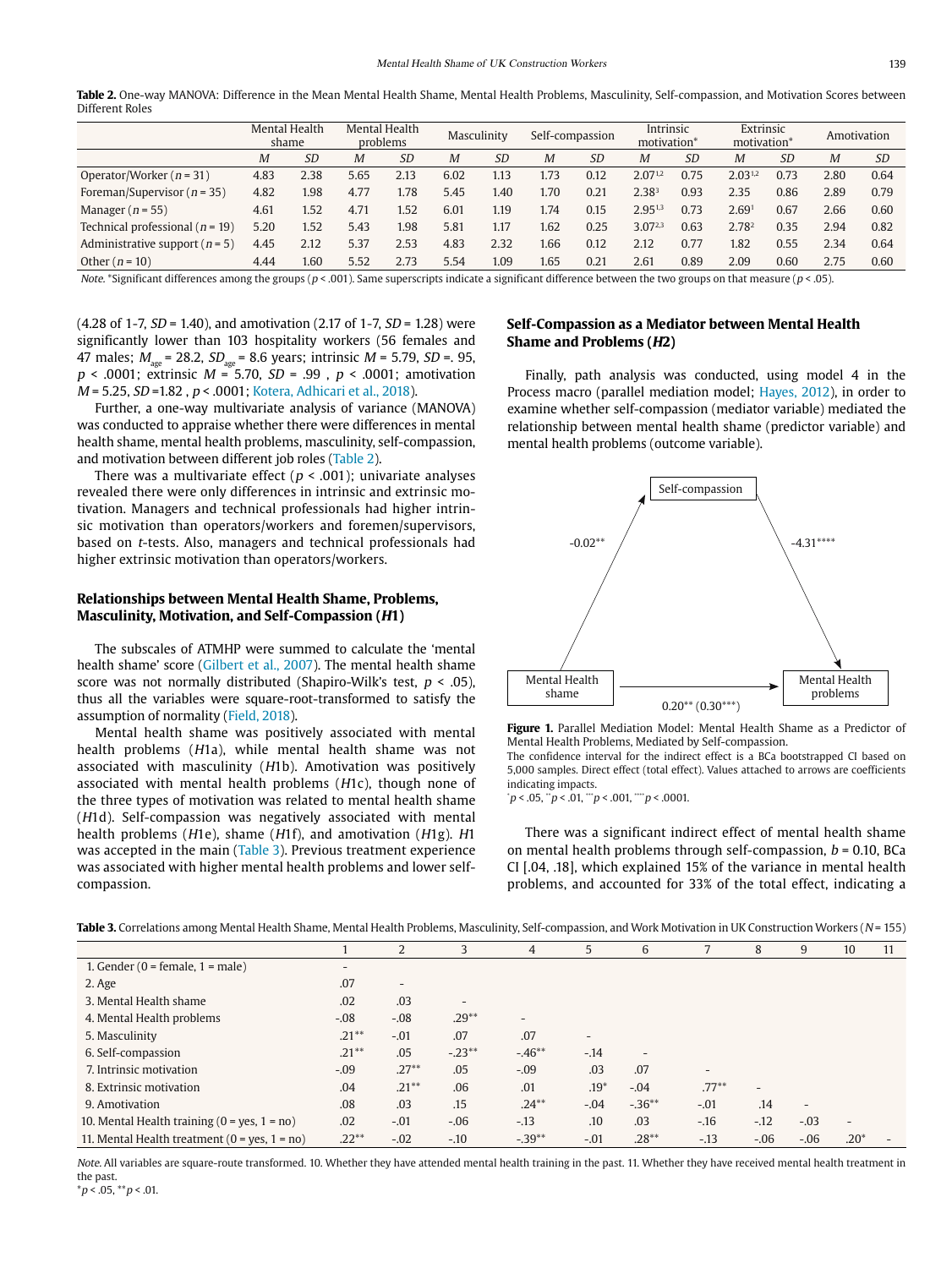<span id="page-5-0"></span>

| <b>Table 4.</b> Summary of the Path Analyses (Figures 1) (5,000 Bootstrap Samples) |  |  |
|------------------------------------------------------------------------------------|--|--|
|------------------------------------------------------------------------------------|--|--|

|                                                                                               |  | Predictor variable (X) Mediator variable (M) Outcome variable (Y) Effect of X on M (a) Effect of M on Y (b) Direct effect (c') Total effect (c) Indirect effect |           |            |          |           |                           |  |  |  |
|-----------------------------------------------------------------------------------------------|--|-----------------------------------------------------------------------------------------------------------------------------------------------------------------|-----------|------------|----------|-----------|---------------------------|--|--|--|
| Mental health shame Self-compassion                                                           |  | Mental health                                                                                                                                                   | $-0.02**$ | $-4.31***$ | $0.20**$ | $0.30***$ | $[.04, .18]$ <sup>1</sup> |  |  |  |
| Make 10 initia and paint active that (p > OE) using OEV has to transmine and idea as integral |  |                                                                                                                                                                 |           |            |          |           |                           |  |  |  |

Note. 1Significant point estimates ( $p < .05$ ) using 95% bootstrapping confidence interval.  $\gamma p < 0.05, \gamma p < 0.01, \gamma^2 p < 0.001.$ 

medium effect. The direct effect of mental health shame on mental health problems, controlling for the self-compassion, was still significant,  $b = 0.20$ ,  $t(152) = 2.71$ ,  $p = .008$ , implying that mental health shame could directly predict the variance in mental health problems. The total effect of mental health shame on mental health problems, including self-compassion, was also significant,  $b = 0.30$ ,  $t(152) = 3.78$ ,  $p = .00002$ . Because both of the paths from shame to self-compassion (negative prediction; higher shame predicting lower self-compassion), and from self-compassion to mental health problems (negative prediction; higher self-compassion predicting lower mental health problems) were significant, while the path from shame and mental health problems (positive prediction; higher shame predicting higher mental health problems) was also significant, self-compassion partially mediated the relationship between mental health shame and mental health problems. Mental health shame directly predicted mental health problems along with indirect effects through self-compassion on mental health problems. The full model of mental health shame as a predictor of mental health problems mediated through self-compassion is outlined in [Figure 1](#page-4-2) and summarised in [Table 4.](#page-5-0) H2 was accepted.

### **Discussion**

This study investigated the relationships between mental health shame, mental health problems, masculinity, self-compassion, and motivation. The rates of construction workers who scored over the midpoint were low, the highest being 36.13% for internal shame. Mental health shame, mental health problems, masculinity, selfcompassion, and motivation were adequately related to each other (H1a, c, e-g), except for mental health shame and masculinity  $(H1b)$ , and mental health shame and motivation  $(H1d)$ . Finally, selfcompassion partially mediated the relationship between mental health shame and mental health problems (H2). Each finding is discussed in turn below.

The rates of construction workers who scored over the midpoint in each type of mental health shame were low, with internal shame being the highest [\(Table 1](#page-3-0)). Contrary to our hypothesis and previous findings [\(Alderson, 2017\)](#page-6-1), construction workers in this study did not report high shame about mental health problems. This may imply that because mental health shame has been highlighted in the UK construction industry, some groups of construction workers already have good awareness of mental health problems: a recent study reported a low level of self-stigma in male Australian construction workers [\(Milner et al., 2017](#page-7-4)). Though not substantial, as many as 15% of participants in this study had mental health training, and 14% received mental health support. A relatively high level of internal shame suggests their strict self-evaluation about mental health problems: when they have mental health problems, they may feel shameful about themselves, seeing themselves as weak or incompetent. This contrasts with low rates in other types of mental health shame. Whilst they have a rather compassionate perspective towards other colleagues' mental health problems, they would not see themselves in a similar way when they have a mental health problem. Self-criticism, related to strict self-evaluation, may help interpret this difference. Self-criticism was most strongly related with internal shame among all types of mental health shame in Japanese workers [\(Kotera, Gilbert et al., 2018\)](#page-7-3). Future research should explore the effects of mental health training on mental health shame in construction workers and examine how positive attitudes about mental health (i.e., low mental health shame) can be transmitted in work settings. Further evaluating their self-criticism may offer insights into the mechanism of mental health shame in construction workers. Because managers have been highlighted as key players for mental health in a workplace ([Kline & Sussman, 2000](#page-7-37)) and had high work motivation in general ([Table 2](#page-4-0)), mental health training for managers may be an effective first step towards improvement of organisational mental health attitudes.

In our correlation analysis ([Table 3\)](#page-4-1), mental health problems were positively related to mental health shame (i.e., negative attitudes, external shame, internal shame, and reflected shame), and amotivation, while they were negatively related to self-compassion. This echoed previous findings (e.g., Houkes et al., 2003; [Kotera,](#page-7-3) [Conway et al., 2018;](#page-7-3) [Kotera et al., 2019;](#page-7-3) [Raes, 2011](#page-7-25)), suggesting broad negative implications of poor mental health. Contrary to previous findings [\(Bryant & Garnham, 2015](#page-6-6); [Lomas, 2014\)](#page-7-6) and our hypothesis, masculinity was not related to mental health shame. This suggests that there were relatively many construction workers who had low shame about mental health problems and high masculinity, or vice versa. Indeed, masculinity scores were high. So, it is possible that these workers use their masculinity to counter the feelings of shame. For example, some highly success-dedicated workers (one factor of masculinity; [Snell, 1989](#page-7-32)) may ignore shame about mental health problems, as it could hinder their success. Additionally, a high level of emotional restriction (another factor of masculinity; [Snell, 1989](#page-7-32)) may, at least temporarily, help them cope with shame. Repressive coping, in which negative emotions are denied without conscious recognition in order to secure one's positive self-image [\(Garssen,](#page-6-23) [2007](#page-6-23)) may help explain these non-significant relationships between masculinity and mental health shame. Repressors tend to report their problems as less problematic than they actually are, in order to protect their self-worth [\(Wiltink, Subic-Wrana, Tuin, Weidner, &](#page-7-38) [Beutel, 2010](#page-7-38)). The mechanisms underpinning these relationships should be explored in the future.

Finally, self-compassion was a significant mediator in the relationship between mental health shame and mental health problems. In our path analysis, the importance of self-compassion was highlighted: the total effect (of mental health shame on mental health problems, including self-compassion) and the effect of selfcompassion on mental health problems were stronger than the direct effect (of mental health shame on mental health problems). While previous studies separately explored the relationships between self-compassion, mental health shame, and mental health problems ([Gilbert, 2009](#page-6-2); [Kotera et al., 2018;](#page-7-3) [Sommers-Spijkerman et al., 2018](#page-7-24)), the present study elucidated the structure of how those three may be interrelated. Compassion training to cultivate self-compassion may be effective for improving mental health among construction workers [\(Braehler et al., 2013;](#page-6-19) [Gilbert & Procter, 2006;](#page-6-2) [Kelly et al.,](#page-7-29) [2009](#page-7-29)). It is noteworthy to highlight that training ought to focus on self-compassion (rather than compassion for others) because self-compassion was not related to compassion for others: further, compassion for others was not related to mental health [\(López et al.,](#page-7-36) [2018](#page-7-36)). Considering their long, various working hours, brief online self-compassion training may be useful. For example, three-hour online training about self-compassion increased gratitude, wellbeing, and self-compassion in health professionals, who also work long, irregular hours [\(Rao & Kemper, 2017\)](#page-7-39). Additionally, as many construction workers work at diverse sites, the accessible nature of online training may be suited to this group of workers. Research into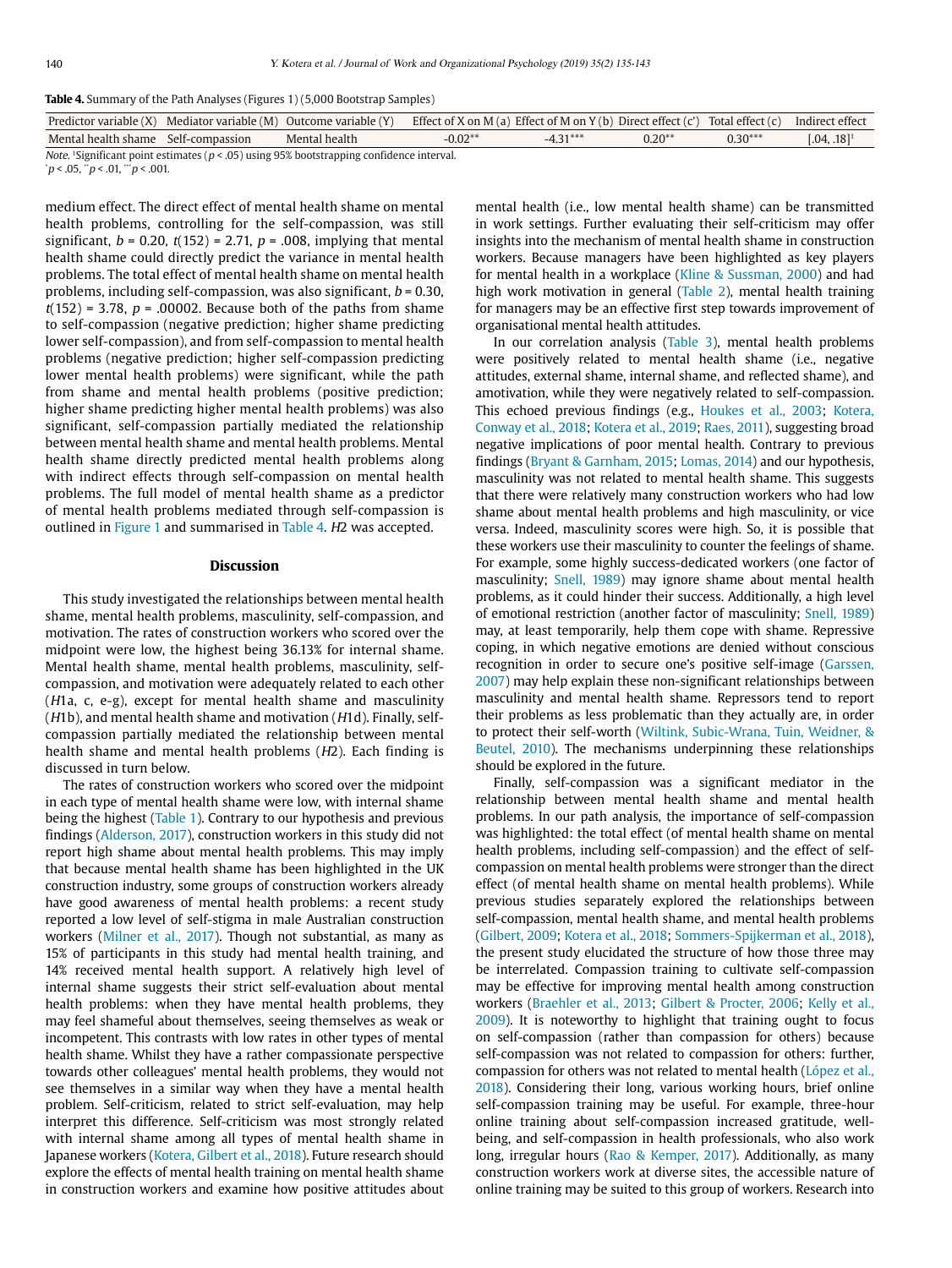this type of intervention would need to be careful of information sharing between the intervention and passive control groups, as that could reduce mental health shame in the control group [\(Milner et](#page-7-4)  [al., 2017\)](#page-7-4).

There were some limitations to this study. Firstly, the participants were collected through opportunity sampling, which limits the generalisability of the findings of this study. Secondly, the participants were recruited from one organisation albeit a large one, thus organisational biases might have been present such as low recruitment of women. Thirdly, while there was no correlation between shame and perceived risk of disclosing personal information in UK samples [\(Gilbert et al., 2007](#page-6-2)), measuring shame and masculinity using self-report scales might limit their accuracy ([Fan et al., 2006\)](#page-6-25). Fourthly, the total score of the Self-Compassion Scale (Neff, 2003) needs to be interpreted with caution because the negatively worded items in this scale captured self-criticism, which was independent from self-compassion (thus should not be measured together; [López](#page-7-36)  [et al., 2015\)](#page-7-36). Nevertheless, we decided to use this scale, as it was the only scale exclusively measuring the degree of self-compassion at the time of the study. Lastly, the causal direction of these effects has not been analysed. In the future, longitudinal data would help appraise the temporal patterning of the observed relationships and may help develop interventions that would refine our understanding of causality.

Despite the challenging mental health of construction workers and the importance of the industry to the UK economy, research into mental health and shame toward it among UK construction workers has been sparse. Findings from this study suggest that shame about mental health problems were related to mental health, self-compassion, and motivation in UK construction workers. Self-compassion and mental health shame were key constructs influencing the mental health of this workforce, although the direction of these effects could not be determined in this crosssectional study. If self-compassion and mental health shame play key roles in their mental health problems, future research should determine whether the provision of the training focusing on mental health shame and brief self-compassion training leads to improvements in mental health among UK construction workers.

#### **Conflict of Interest**

The authors of this article declare no conflict of interest.

#### **References**

- <span id="page-6-8"></span>Addis, M. E., & Mahalik, J. R. (2003). Men, masculinity, and the contexts of help seeking. The American Psychologist, 58, 5-14. [https://doi.](https://doi.org/10.1037/0003-066X.58.1.5) [org/10.1037/0003-066X.58.1.5](https://doi.org/10.1037/0003-066X.58.1.5)
- <span id="page-6-1"></span>Alderson, L. (2017). Uncovered: The truth behind construction's mental health. Construction News. Retrieved from [https://www.](https://www.constructionnews.co.uk/10019419.article) [constructionnews.co.uk/10019419.article](https://www.constructionnews.co.uk/10019419.article)
- <span id="page-6-5"></span>Alston, M. (2011). Gender and climate change in Australia. Journal of Sociology, 47, 53-70.
- <span id="page-6-21"></span>Antony, M., Bieling, P., Cox, B., Enns, M., & Swinson, R. (1998). Psychometric properties of the 42-item and 21-item versions of the Depression Anxiety Stress Scales in clinical groups and a community sample. Psychological Assessment, 10, 176-181. [https://doi.org/10.1037/1040-](https://doi.org/10.1037/1040-3590.10.2.176) [3590.10.2.176](https://doi.org/10.1037/1040-3590.10.2.176)
- <span id="page-6-13"></span>Baard, P. P., Deci, E. L., & Ryan, R. M. (2004). Intrinsic need satisfaction: A motivational basis of performance and well-being in two work settings. Journal of Applied Social Psychology, 34, 2045-2068. [https://](https://doi.org/10.1111/j.1559-1816.2004.tb02690.x) [doi.org/10.1111/j.1559-1816.2004.tb02690.x](https://doi.org/10.1111/j.1559-1816.2004.tb02690.x)
- <span id="page-6-17"></span>Barnard, L., & Curry, J. (2011) Self-compassion: Conceptualizations, correlates, and interventions. Review of General Psychology, 15, 289– 303. <https://doi.org/10.1037/a0025754>
- <span id="page-6-14"></span>Blais, M. R., Lachance, L., Vallerand, R. J., Brière, N. M., & Riddle, A. S. (1993). The Blais inventory of work motivation [French]. Revue Québécoise de Psychologie, 14, 185-215.
- <span id="page-6-19"></span>Braehler, C., Gumley, A., Harper, J., Wallace, S., Norrie, J., & Gilbert, P. (2013). Exploring change processes in compassion focused therapy in psychosis: Results of a feasibility randomized controlled trial. British

Journal of Clinical Psychology, 52, 199-214. [https://doi.org/10.1111/](https://doi.org/10.1111/bjc.12009) [bjc.12009](https://doi.org/10.1111/bjc.12009)

- <span id="page-6-6"></span>Bryant, L., & Garnham, B. (2015) The fallen hero: Masculinity, shame and farmer suicide in Australia. Gender, Place & Culture, 22, 67-82. https:// doi.org/10.1080/0966369X.2013.855628
- <span id="page-6-10"></span>Centre for Economics and Business Research. (2013). The state of workforce wellbeing. London. Retrieved from [https://cebr.com/reports/the-state](https://cebr.com/reports/the-state-of-workforce-wellbeing/)[of-workforce-wellbeing/](https://cebr.com/reports/the-state-of-workforce-wellbeing/)
- <span id="page-6-15"></span>Cho, Y. J., & Perry, J. L. (2012). Intrinsic motivation and employee attitudes. Review of Public Personnel Administration, 32, 382-406. [https://doi.](https://doi.org/10.1177/0734371X11421495) [org/10.1177/0734371X11421495](https://doi.org/10.1177/0734371X11421495)
- <span id="page-6-16"></span>Chu, L. (2017). Impact of providing compassion on job performance and mental health: The moderating effect of interpersonal relationship quality. Journal of Nursing Scholarship, 49, 456-465. [https://doi.](https://doi.org/10.1111/jnu.12307) [org/10.1111/jnu.12307](https://doi.org/10.1111/jnu.12307)
- <span id="page-6-3"></span>Clay, R. (2012). Redefining masculinity: Three psychologists strive to build a 'better' man. Monitor on Psychology, 43(6), 52.
- <span id="page-6-11"></span>Deci, E. L., Connell, J. E., & Ryan, R. M. (1989). Self-determination in a work organization. Journal of Applied Psychology, 74, 580-590. [https://doi.](https://doi.org/10.1037/0021-9010.74.4.580) [org/10.1037/0021-9010.74.4.580](https://doi.org/10.1037/0021-9010.74.4.580)
- Deci, E. L., & Ryan, R. M. (1985). Intrinsic motivation and self-determination in human behavior. New York, NY: Plenum. [https://doi.org/10.1007/978-](https://doi.org/10.1007/978-1-4899-2271-7) [1-4899-2271-7](https://doi.org/10.1007/978-1-4899-2271-7)
- <span id="page-6-18"></span>Ehret, A. M., Joormann, J., & Berking, M. (2015). Examining risk and resilience factors for depression: The role of self-criticism and selfcompassion. Cognition and Emotion, 29, 1496-1504. [https://doi.org/10](https://doi.org/10.1080/02699931.2014.992394) [.1080/02699931.2014.992394](https://doi.org/10.1080/02699931.2014.992394)
- <span id="page-6-25"></span>Fan, X., Miller, B., Park, K.-E., Winward, B., Christensen, M., Grotevant, H., & Tai, R. (2006). An exploratory study about inaccuracy and invalidity in adolescent self-report surveys. Field Methods, 18, 223-244. [https://](https://doi.org/10.1177/152822X06289161) [doi.org/10.1177/152822X06289161](https://doi.org/10.1177/152822X06289161)
- <span id="page-6-20"></span>Faul, F., Erdfelder, E., Buchner, A., & Lang, A.-G. (2009). Statistical power analyses using G\*Power 3.1: Tests for correlation and regression analyses. Behavior Research Methods, 41, 1149-1160. [https://doi.](https://doi.org/10.3758/BRM.41.4.1149) [org/10.3758/BRM.41.4.1149](https://doi.org/10.3758/BRM.41.4.1149)
- <span id="page-6-4"></span>Ferrante, J. (2008). Gender and sexualities: With emphasis on gender ideals. In J. Ferrante. (Ed.). Sociology: A global perspective (7th ed., pp. 269-272). Belmont, CA: Thomson Wadsworth.
- <span id="page-6-24"></span>Field, A. (2018). Discovering statistics using IBM SPSS statistics (5th ed.). London, UK: Sage.
- <span id="page-6-9"></span>Francis, V. (2017). What influences professional women's career advancement in construction? Construction Management & Economics, 35, 254-275.<https://doi.org/10.1080/01446193.2016.1277026>
- <span id="page-6-12"></span>Gagne, M. (2003). The role of autonomy support and autonomy orientation in prosocial behavior engagement. Motivation and Emotion, 27, 199- 223. <https://doi.org/10.1023/A:1025007614869>
- Gagne, M., & Deci, E. L. (2005). Self-determination theory and work motivation. Journal of Organizational Behavior, 26, 331-362. <https://doi.org/10.1002/job.322>
- Gagne, M., & Forest, J. (2011). The study of compensation systems through the lens of self-determination theory: Reconciling 35 years of debate. <https://doi.org/10.2139/ssrn.1923827>
- <span id="page-6-7"></span>Galdas, P. M., Cheater, F., & Marshall, P. (2005). Men and health helpseeking behaviour: Literature review. Journal of Advanced Nursing, 49, 616-623. <https://doi.org/10.1111/j.1365-2648.2004.03331.x>
- Gallup. (2013). State of the American workplace. Washington, DC. Retrieved from [http://www.gallup.com/reports/199961/state-americanworkplace](http://www.gallup.com/reports/199961/state-american-workplace-report-2013.aspx)[report-2013.aspx.](http://www.gallup.com/reports/199961/state-american-workplace-report-2013.aspx)
- <span id="page-6-23"></span>Garcia, H. A., Finley, E. P., Lorber, W., & Jakupcak, M. (2011). A preliminary study of the association between traditional masculine behavioral norms and PTSD symptoms in Iraq and Afghanistan veterans. Psychology of Men & Masculinity, 12(1), 55-63. [https://doi.org/ 10.1037/](https://doi.org/ 10.1037/a0020577) [a0020577](https://doi.org/ 10.1037/a0020577)
- Garssen, B. (2007). Repression: Finding our way in the maze of concepts. Journal of Behavioral Medicine, 30, 471-481. [https://doi.org/10.1007/](https://doi.org/10.1007/s10865-007-9122-7) [s10865-007-9122-7](https://doi.org/10.1007/s10865-007-9122-7)
- <span id="page-6-2"></span>Gilbert, P. (2009) Introducing compassion-focused therapy. Advances in Psychiatric Treatment, 15, 199-208. [https://doi.org/10.1192/apt.](https://doi.org/10.1192/apt.bp.107.005264) [bp.107.005264](https://doi.org/10.1192/apt.bp.107.005264)
- Gilbert, P., Bhundia, R., Mitra, R., McEwan, K., Irons, C., & Sanghera, J. (2007). Cultural differences in shame-focused attitudes towards mental health problems in Asian and non-Asian student women. Mental Health, Religion & Culture, 10, 127-141. [https://doi.](https://doi.org/10.1080/13694670500415124) [org/10.1080/13694670500415124](https://doi.org/10.1080/13694670500415124)
- Gilbert, P., & Procter, S. (2006). Compassionate mind training for people with high shame and self-criticism: Overview and pilot study of a group therapy approach. Clinical Psychology & Psychotherapy, 13, 353- 379. <https://doi.org/10.1002/cpp.507>
- <span id="page-6-22"></span>Hayes, A. F. (2012). PROCESS: A versatile computational tool for observed variable mediation, moderation, and conditional process modeling [White paper]. Retrieved from http://www.afhayes.com/
- Hayes, A. F. (2017). Introduction to mediation, moderation, and conditional process analysis: A regression-based approach. New York, NY: Guilford.
- <span id="page-6-0"></span>Health and Safety Executive. (2015). Construction workers: Roles and responsibilities. Retrieved from [http://www.hse.gov.uk/construction/](http://www.hse.gov.uk/construction/cdm/2015/workers.htm) [cdm/2015/workers.htm](http://www.hse.gov.uk/construction/cdm/2015/workers.htm)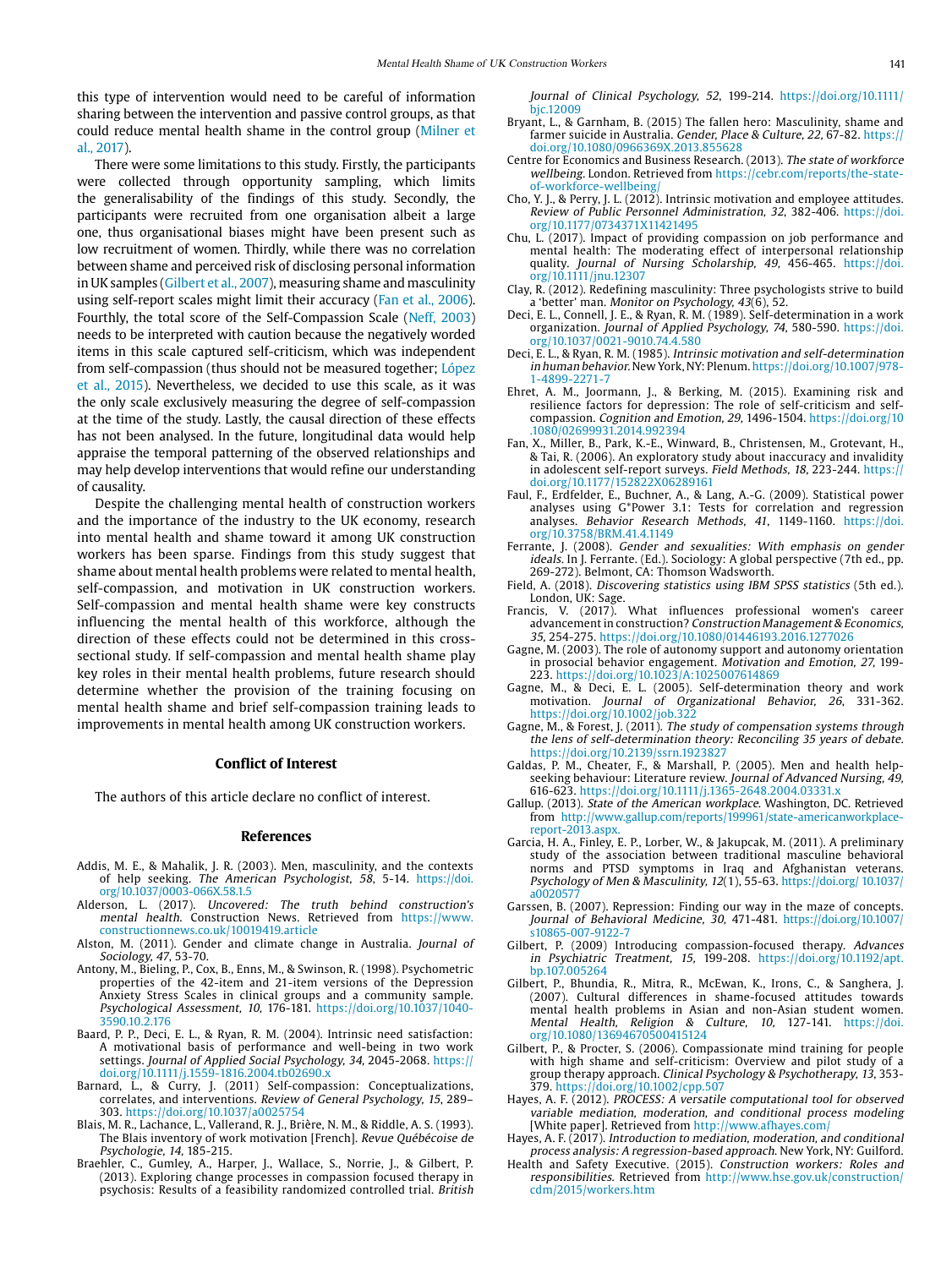- <span id="page-7-34"></span>Hoaglin, D. C., & Iglewicz, B. (2012). Fine-tuning some resistant rules for outlier labeling. Journal of the American Statistical Association, 82(400), 1147-1149. https://doi.org/10.1080/01621459.1987.10478551
- <span id="page-7-26"></span>Hofmann, S. G., Sawyer, A. T., Fang, A., & Asnaani, A. (2012). Emotion dysregulation model of mood and anxiety disorders. Depression and Anxiety, 29, 409-416. https://doi.org/10.1002/da.21888
- <span id="page-7-18"></span>Ilardi, B. C., Leone, D., Kasser, T., & Ryan, R. M. (1993). Employee and supervisor ratings of motivation: main effects and discrepancies associated with job satisfaction and adjustment in a factory setting. Journal of Applied Social Psychology, 23, 1789-1805. <https://doi.org/10.1111/j.1559-1816.1993.tb01066.x>
- <span id="page-7-8"></span>Judd, F., Komiti, A., & Jackson, H. (2008). How does being female assist help-seeking for mental health problems? The Australian and New Zealand Journal of Psychiatry, 42, 24-29. [https://doi.](https://doi.org/10.1080/00048670701732681) [org/10.1080/00048670701732681](https://doi.org/10.1080/00048670701732681)
- <span id="page-7-13"></span>Kanfer, R., Chen, G., & Pritchard, R. D. (2008). Work motivation: Forging new perspectives and directions in the post-millennium. In R. Kanfer, G. Chen, & R.D. Pritchard (Eds.), Work motivation: Past, present, and future (pp. 601–631). New York, NY: Taylor & Francis.
- <span id="page-7-29"></span>Kelly, A., Zuroff, D., & Shapira, L. (2009). Soothing oneself and resisting selfattacks: The treatment of two intrapersonal deficits in depression vulnerability. Cognitive Therapy and Research, 33, 301. [https://doi.](https://doi.org/10.1007/s10608-008-9202-1) [org/10.1007/s10608-008-9202-1](https://doi.org/10.1007/s10608-008-9202-1)
- <span id="page-7-5"></span>Kimmel, M., & Bridges, T. (2011). Masculinity. Sociology. [https://doi.](https://doi.org/10.1093/OBO/9780199756384-0033) [org/10.1093/OBO/9780199756384-0033](https://doi.org/10.1093/OBO/9780199756384-0033)
- <span id="page-7-7"></span>King, D., Lane, A., MacDougall, C., & Greenhill, J. (2009). The resilience and mental health and wellbeing of farm families experiencing climate variation in South Australia. Adelaide: National Institute of Labour Studies, Flinders University.
- <span id="page-7-37"></span>Kline, J., & Sussman, L. (2000). An executive guide to workplace depression. Academy of Management Executive, 14(3), 103-114. [https://doi.](https://doi.org/10.5465/ame.2000.4468070) [org/10.5465/ame.2000.4468070](https://doi.org/10.5465/ame.2000.4468070)
- <span id="page-7-16"></span>Koestner, R., & Losier, G. F. (2002). Distinguishing three ways of being highly motivated: A closer look at introjection, identification, and intrinsic motivation. In E. L. Deci & R. M. Ryan (Eds.), Handbook of self-determination research (pp. 101-121). Rochester, UK: University of Rochester Press.
- Koestner, R., Losier, G. F., Vallerand, R. J., & Carducci, D. (1996). Identified and introjected forms of political internalization: Extending self-determination theory. Journal of Personality and Social Psychology, 70, 1025-1036. <https://doi.org/10.1037/0022-3514.70.5.1025>
- <span id="page-7-3"></span>Kotera, Y., Adhikari, P., & Van Gordon, W. (2017) The relationship between work motivation and worker profile in UK hospitality workers. International Journal of Education, Psychology and Counseling, 2, 231-243.
- Kotera, Y., Adhikari, P., & Van Gordon, W. (2018). Motivation type and mental health of UK hospitality workers. International Journal of Mental Health and Addiction, 16, 751-763. https://doi.org/10.1007/s11469-018-9874-
- Kotera, Y., Conway, E., & Van Gordon, W. (2018). Mental health of UK university business students: Relationship with shame, motivation and self-compassion. Journal of Education for Business. [https://doi.or](https://doi.org/10.1080/08832323.2018.1496898) [g/10.1080/08832323.2018.1496898](https://doi.org/10.1080/08832323.2018.1496898)
- Kotera, Y., Gilbert, P., Asano, K., Ishimura, I., & Sheffield, D. (2018). Selfcriticism and self-reassurance as mediators between mental health attitudes and symptoms: Attitudes toward mental health problems in Japanese workers. Asian Journal of Social Psychology. [https://doi.](https://doi.org/10.1111/ajsp.12355
) [org/10.1111/ajsp.12355](https://doi.org/10.1111/ajsp.12355
)
- Kotera, Y., Green, P., & Sheffield, D. (2019). Mental health attitudes, selfcriticism, compassion, and role identity among UK social work students. British Journal of Social Work, 49, 351-370. [https://doi.](https://doi.org/10.1093/bjsw/bcy072) [org/10.1093/bjsw/bcy072](https://doi.org/10.1093/bjsw/bcy072)
- <span id="page-7-9"></span>Levant, R. F., Wimer, D. J., & Williams, C. M. (2011). An evaluation of the Health Behavior Inventory-20 (HBI-20) and its relationships to masculinity and attitudes towards seeking psychological help among college men. Psychology of Men & Masculinity, 12, 26-41.<https://doi.org/10.1037/a0021014>
- <span id="page-7-19"></span>Locke, E. A., & Latham, G. P. (2004). What should we do about motivation theory? Six recommendations for the twenty-first century. Academy of Management Review, 29, 388-403.<https://doi.org/10.5465/amr.2004.13670974>
- <span id="page-7-6"></span>Lomas, T. (2014). Masculinity, meditation and mental health. Basingstoke, UK: Palgrave Macmillan. <https://doi.org/10.1057/9781137345288>
- <span id="page-7-36"></span>López, A., Sanderman, R., Ranchor, A. V., & Schroevers, M. (2018). Compassion for others and self-compassion: Levels, correlates, and relationship with psychological well-being. Mindfulness, 9, 325–331. https://doi.org/10.1007/s12671-017-0777-z
- López, A., Sanderman, R., Smink, A., Zhang, Y., van Sonderen, E., & Ranchor A. (2015). A reconsideration of the Self-Compassion Scale's total score: Self-compassion versus self-criticism. PLoS ONE, 10(7), e0132940. https://doi.org/10.1371/journal.pone.0132940
- <span id="page-7-31"></span>Lovibond, S., & Lovibond, P. (1995). Manual for the depression anxiety stress scales (2nd ed). Sydney, Australia: Psychology Foundation. [https://doi.](https://doi.org/10.1037/t01004-000) [org/10.1037/t01004-000](https://doi.org/10.1037/t01004-000)
- <span id="page-7-27"></span>MacBeth, A., & Gumley, A. (2012). Exploring compassion: A meta-analysis of the association between self-compassion and psychopathology. Clinical Psychology Review, 32, 545-552. [https://doi.org/10.1016/j.](https://doi.org/10.1016/j.cpr.2012.06.003) [cpr.2012.06.003](https://doi.org/10.1016/j.cpr.2012.06.003)
- <span id="page-7-15"></span>Mathibe, I. R. (2008). Expectancy theory and its implications for employee motivation. Academic Leadership Journal, 6(3). Retrieved from https:// scholars.fhsu.edu/alj/vol6/iss3/8
- <span id="page-7-4"></span>Miller, J. F. (2002). Motivating people. Executive Excellence, 19(19), 15-24. Milner, A., Law, P., Mann, C., Cooper, T., Witt, K., & LaMontagne, A. (2017, April). A smart-phone intervention to address mental health stigma in the construction industry: A two-arm randomised controlled trial. SSM - Population Health, 4, 164-168. [https://doi.org/10.1016/j.](https://doi.org/10.1016/j.ssmph.2017.12.007) [ssmph.2017.12.007](https://doi.org/10.1016/j.ssmph.2017.12.007)
- <span id="page-7-28"></span>Muris, P., Meesters,C., Pierik, A., & de Kock, B. (2016). Good for the self: Selfcompassion and other self-related constructs in relation to symptoms of anxiety and depression in non-clinical youths. Journal of Child and Family Studies, 25, 607-617. <https://doi.org/10.1007/s10826-015-0235-2>
- Neff, K. (2003). The development and validation of a scale to measure self-compassion. Self and Identity, 2, 223-250. [https://doi.](https://doi.org/10.1080/15298860390209035) [org/10.1080/15298860390209035](https://doi.org/10.1080/15298860390209035)
- <span id="page-7-10"></span>O'Brien, R., Hart, G., & Hunt, K. (2007). "Standing out from the herd": Men renegotiating masculinity in relation to their experience of illness. International Journal of Men's Health, 6, 178-200. [https://doi.](https://doi.org/10.3149/jmh.0603.178) [org/10.3149/jmh.0603.178](https://doi.org/10.3149/jmh.0603.178)
- <span id="page-7-0"></span>Office for National Statistics. (2015). Notes and definitions for the construction industry. Newport, UK: Author.
- Office for National Statistics. (2017). Suicide by occupation, England: 2011 to 2015. Newport, UK: Author. Retrieved from [https://www.ons.gov.uk/](https://www.ons.gov.uk/peoplepopulationandcommunity/birthsdeathsandmarriages/deaths/articles/suicidebyoccupation/england2011to2015#main-points) [peoplepopulationandcommunity/birthsdeathsandmarriages/deaths/](https://www.ons.gov.uk/peoplepopulationandcommunity/birthsdeathsandmarriages/deaths/articles/suicidebyoccupation/england2011to2015#main-points) [articles/suicidebyoccupation/england2011to2015#main-points](https://www.ons.gov.uk/peoplepopulationandcommunity/birthsdeathsandmarriages/deaths/articles/suicidebyoccupation/england2011to2015#main-points)
- <span id="page-7-12"></span>Pinder, C. (1998). Work motivation in organizational behavior. Upper Saddle River, NJ: Prentice Hall.
- <span id="page-7-21"></span>Quast, H., & Kleinbeck, U. (1990). Motivational determinants of absence behavior. In U. Kleinbeck, H. Quast, H. Thierry, & H. Ha¨cker (Eds.), Work motivation (pp. 157-167). Hillsdale, NJ: Erlbaum.
- <span id="page-7-25"></span>Raes, F. (2011) The effect of self-compassion on the development of depression symptoms in a non-clinical sample. Mindfulness, 2, 33-36. https://doi.org/10.1007/s12671-011-0040-y
- <span id="page-7-39"></span>Rao, N., & Kemper, K. (2017). Online training in specific meditation practices improves gratitude, well-being, self-compassion, and confidence in providing compassionate care among health professionals. Journal of Evidence-Based Complementary & Alternative Medicine, 22, 237-241. <https://doi.org/10.1177/2156587216642102>
- <span id="page-7-23"></span>Ryan, R. M., & Deci, E. L. (2000). Self-determinism theory and the facilitation of intrinsic motivation, social development, and well-being. American Psychologist, 55, 68-78. <https://doi.org/10.1037/0003-066X.55.1.68>
- <span id="page-7-2"></span>Sanderson, R. (2017). Mental health focus: what is the construction industry helpline? - SHP Online | Health and Safety News, Legislation, PPE, Training and CPD. Retrieved from [https://www.shponline.co.uk/](https://www.shponline.co.uk/what-is-the-construction-industry-helpline-bill-hill-explains/) [what-is-the-construction-industry-helpline-bill-hill-explains/](https://www.shponline.co.uk/what-is-the-construction-industry-helpline-bill-hill-explains/)
- <span id="page-7-22"></span>Schaufeli, W. B., Salanova, M., González-Romá, V., & Bakker, A. (2002). The measurement of engagement and burnout: A confirmatory factor analytic approach. Journal of Happiness Studies, 3, 71-92. [https://doi.](https://doi.org/10.1023/A:1015630930326) [org/10.1023/A:1015630930326](https://doi.org/10.1023/A:1015630930326)
- <span id="page-7-11"></span>Seidler, Z. E., Dawes, A. J., Rice, S. M., Oliffe, J. L., & Dhillon, H. M. (2016). The role of masculinity in men's help-seeking for depression: A systematic review. Clinical Psychology Review, 49, 106-118. https:// doi.org/10.1016/j.cpr.2016.09.002
- <span id="page-7-17"></span>Sheldon, K. M., & Elliot, A. J. (1999). Goal striving, need satisfaction, and longitudinal well-being: The self-concordance model. Journal of Personality and Social Psychology, 76, 482-497. [https://doi.](https://doi.org/10.1037/0022-3514.76.3.482) [org/10.1037/0022-3514.76.3.482](https://doi.org/10.1037/0022-3514.76.3.482)
- <span id="page-7-32"></span>Snell, W. (1989). Development and validation of the masculine behavior scale: A measure of behaviors stereotypically attributed to males vs. females. Sex Roles, 21, 749-767. https://doi.org/10.1007/BF00289806
- <span id="page-7-24"></span>Sommers-Spijkerman, M. J., Trompetter, H. R., Schreurs, K. G., & Bohlmeijer, E. T. (2018). Compassion-focused therapy as guided self-help for enhancing public mental health: A randomized controlled trial. Journal of Consulting and Clinical Psychology, 86, 101-115. [https://doi.](https://doi.org/10.1037/ccp0000268
) [org/10.1037/ccp0000268](https://doi.org/10.1037/ccp0000268
)
- <span id="page-7-1"></span>Statista. (2018). Construction industry in the UK: Statistics & facts. Retrieved from [https://www.statista.com/topics/3797/construction](https://www.statista.com/topics/3797/construction-industry-in-the-uk/)[industry-in-the-uk/](https://www.statista.com/topics/3797/construction-industry-in-the-uk/)
- <span id="page-7-33"></span>Tremblay, M. A., Blanchard, C. M., Taylor, S., Pelletier, L. G., & Villeneuve, M. (2009). Work extrinsic and intrinsic motivation scale: Its value for organizational psychology research. Canadian Journal of Behavioural Science, 41, 213-226.<https://doi.org/10.1037/a0015167>
- <span id="page-7-35"></span>Tukey, J. W. (1962). The future of data analysis. The Annals of Mathematical Statistics, 33, 1-67. <https://doi.org/10.1214/aoms/1177704711>
- <span id="page-7-20"></span>Vallerand, R. J. (1997). Toward a hierarchical model of intrinsic and extrinsic motivation. In M. P. Zanna (Ed.), Advances in experimental social psychology (pp. 271-360). San Diego, CA: Academic. [https://doi.org/10.1016/S0065-2601\(08\)60019-2](https://doi.org/10.1016/S0065-2601(08)60019-2)
- Vallerand, R., & Ratelle, C. (2002). Intrinsic and extrinsic motivation: A hierarchical model. In E. Deci & R. Ryan (Eds.), Handbook of selfdetermination research (pp. 37–64). Suffolk, UK: Boydell & Brewer.
- <span id="page-7-14"></span>Vroom, V. (1964). Work and motivation. San Francisco, CA: Jossey-Bass.
- <span id="page-7-38"></span>Wiltink, J., Subic-Wrana, C., Tuin, I., Weidner, W., & Beutel, M. (2010). Repressive coping style and its relation to psychosocial distress in males with erectile dysfunction. Journal of Sexual Medicine, 7, 2120- 2129. https://doi.org10.1111/j.1743-6109.2010.01787.x
- <span id="page-7-30"></span>Zhang, H., Carr, E. R., Garcia-Williams, A. G., Siegelman, A. E., Berke, D., Niles-Carnes, L. V., … Kaslow, N. J. (2018). Shame and depressive